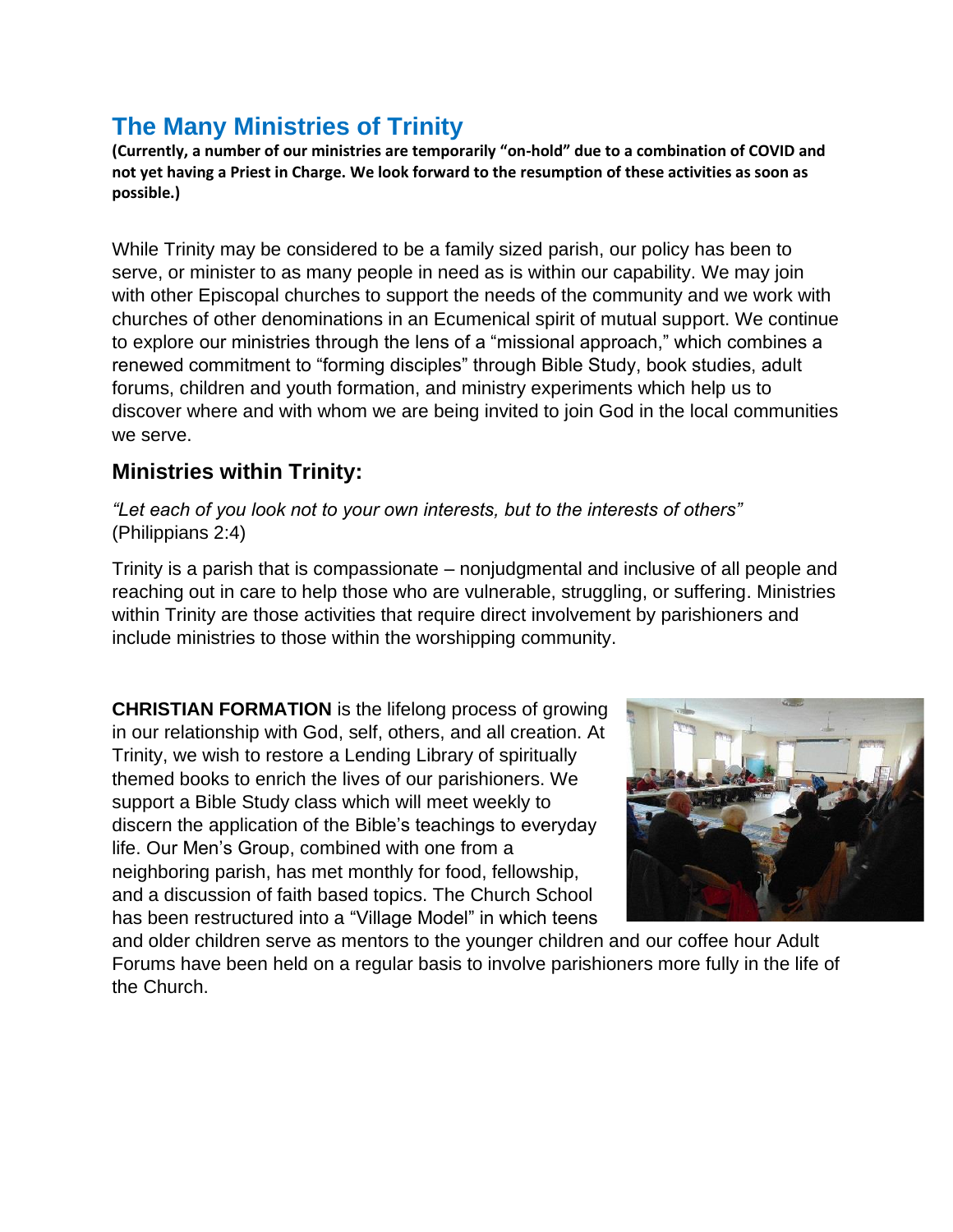

A form of lay ministry in the church is one of **LITURGICAL ASSISTANTS**. Our Altar Guild prepares the chapel and the main sanctuary to insure that all the items needed for worship are present. The Acolytes serve as Crucifers, Candle Lighters, and Torch Bearers. Lectors read the lessons and lead the Prayers of the People. Eucharistic Ministers assist in administering the Consecrated Elements at the Holy Eucharist and Eucharistic Visitors take the Consecrated Elements to those unable to be present in church. Worship Leaders will again conduct public worship at a local nursing

home when the COVID rate becomes acceptable, and our Ushers greet newcomers and longtime parishioners alike as they arrive for services.

A new ministry at Trinity, **CARING CONNECTIONS**, has been formed to encompass Pastoral Visits by the Rector to those parishioners with a special need, our Prayer List which is used during the Sunday Holy Eucharist and which may be accessed through Trinity's website, and the Card Ministry whereby parishioners are sent cards recognizing such events as birthdays, anniversaries, and illness.



**WORSHIP** is of course the primary ministry of any church. Trinity's worshipping liturgy is typically "broad church" with Rite II being the normal Service Format except that when there is a fifth Sunday, Rite I is used. Other liturgical resources such as the Book of Occasional Services are used for selected services and the Eucharistic Prayer and Prayers of the People may vary from week to week. The Music program adds to the



spirituality of each service by selecting hymns that are favorites from the *1982 Hymnal* and from *Lift Every Voice and Sing*. A small choir enhances weekly services and hand bells as well as additional musical instruments accompany the organ during Festival Eucharistic services. Children's Ministry at Trinity includes a monthly service at which the children play key roles.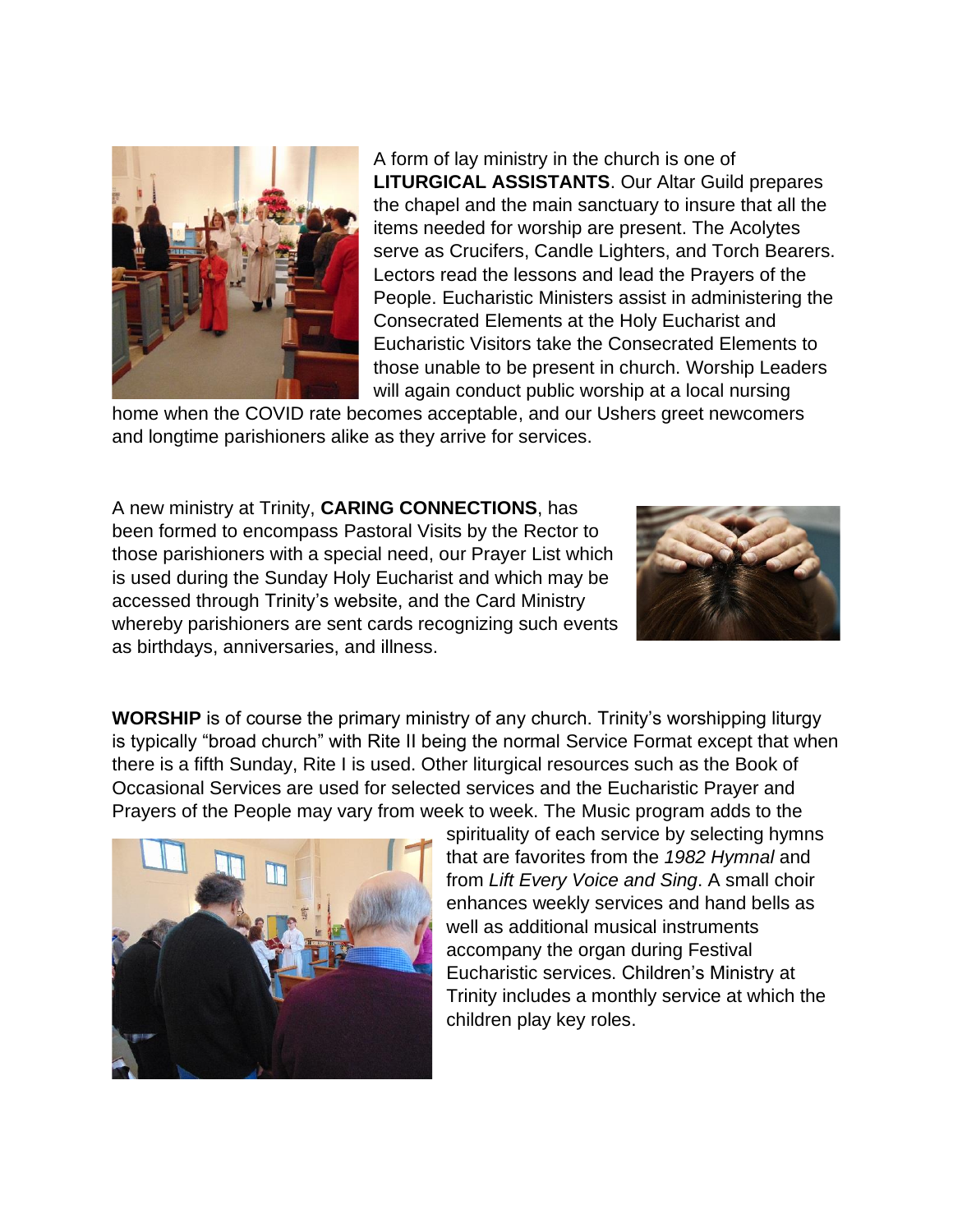## **Ministries outside of Trinity:**

*"As God's chosen ones, holy and beloved, clothe yourselves with compassion, kindness, humility, meekness, and patience"* (Colossians 3:12)

Trinity, as a compassionate parish, also reaches out to those not yet a part of the worshipping community. We see our neighborhood as our parish and we reach out to our neighbors to experience God through worship and the life of Trinity forming nurturing community partnerships.

**SPIRITUAL PARTNERSHIPS** in the community take many forms ranging from "Ashes to Go" (when allowed), a Blessing of the Animals at the Feast of St. Francis with many local neighbors bringing their animals for a blessing, support of the local community "Jingle Bell Run" road race where hot chocolate and blessings are dispensed, and warm weather celebrations where the weekend services may be held on the front lawn or in the parking lot with parishioners and neighbors alike invited to celebrate the Eucharist.





There are numerous opportunities for Trinity to become involved in **PARTNERSHIPS TO MEET BASIC HUMAN NEEDS**. We contribute financially and "hands on" to the Community Suppers and Food Pantries supported by the Greater Bridgeport Episcopal Ministry Network as well as the local Trumbull Food Bank. We support the local Clothing Drives, Giving Bags & Baskets at Christmas and Easter, make Quilts for Babies and help to provide food for

Thanksgiving Meals ensuring a complete dinner for over 230 families. In the past, a successful activity to support the local food pantries was the sponsorship of a Beatle's Tribute Band concert which filled the church to near capacity, generated financial support to three organizations as well as a large supply of non-perishable foods for the Trumbull Food Pantry. We plan to sponsor additional concerts when the COVID restrictions are lifted.